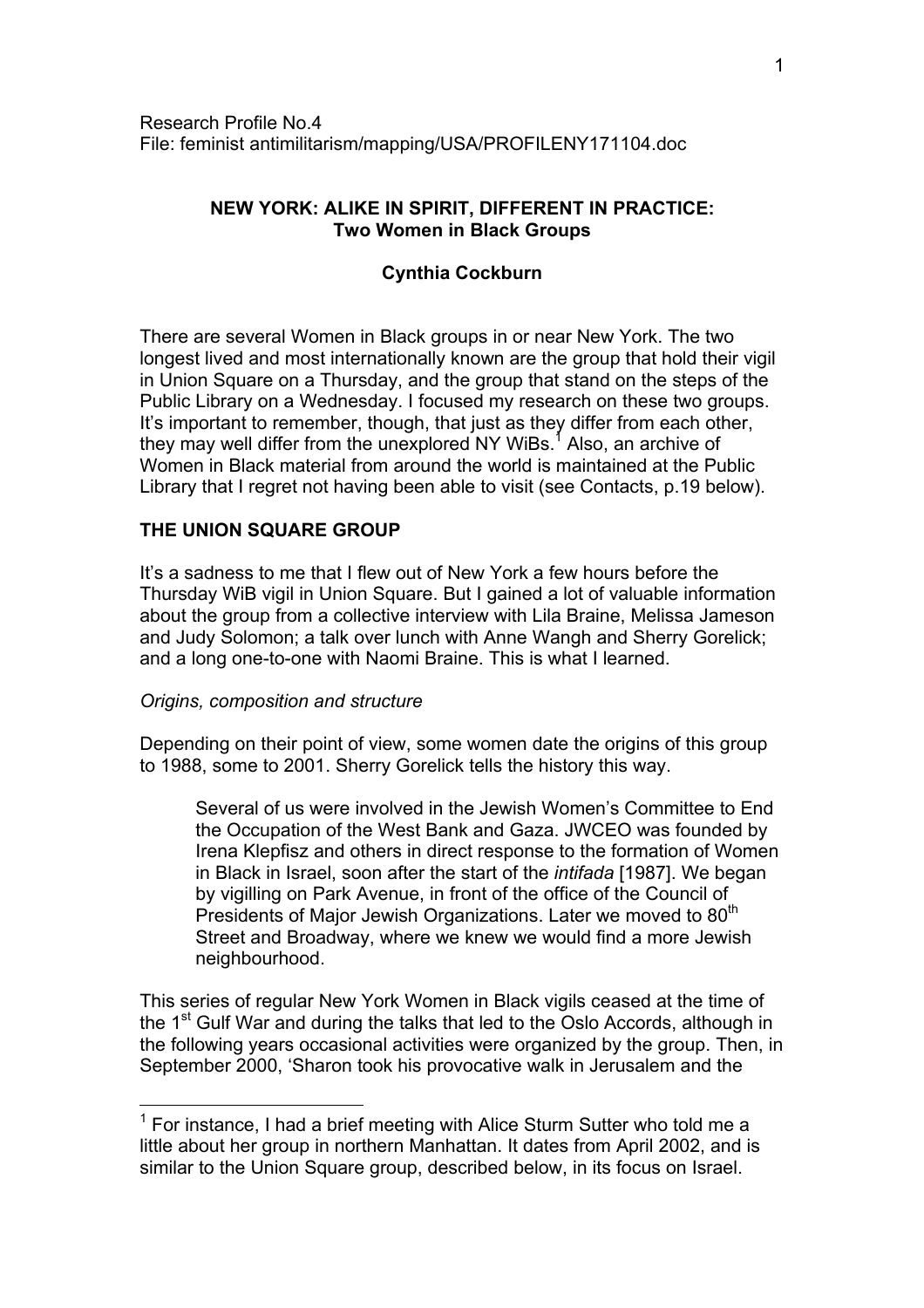second *intifada* started.' Israeli WiB started vigilling again. And in New York, several of the old group were joined by new activists. On June 7 2001, the anniversary of the Occupation, an important action was organized. This was the foundational event of the revived WiB.

These women knew of the existence, since 1993, of another group , also calling themselves Women in Black, vigilling on a Wednesday afternoon on the steps of the Public Library in Manhattan. But they wanted their own vigil, because unlike the Library group they were mainly Jews, and mainly concerned with the Israel/Palestine situation. They thus sometimes call themselves the 'Thursday group' to distinguish themselves from the 'Wednesday group'. They also know themselves as the 'Union Square group' reflecting the site they chose for their vigils. Union Square is on the edge of Greenwich Village and has always been a venue for public assembly and protest. It became a focus after 9/11, a site where thousands came from all over the city, bringing flowers and other tributes to the dead.

Among the initiating members of the Union Square group were Lila Braine and her daughter Naomi Braine, Sherry Gorelick, Minnie Berman and Marcia Bernstein. Others soon joined them. An e-mail list was drawn up derived from the 7.6.01 event and the contacts of women who had been active in Jews for Racial and Economic Justice (JFREJ) and Jews Against the Occupation (JATO). Today the vigil usually numbers around 20, though on occasion they can draw up to 60 or 70. All but a handful are Jews. In age they range from 30 to 85, and three or four men are regular attenders at the vigil. Although some of the women are friends, the vigil is 'not a friendship group'. They don't spend a great deal of time together apart from attendance at vigils. In fact they told me, 'You have to understand that it isn't a group at all. It's who shows up.' Many women are seen at vigils whom the core group don't necessarily know. The outer boundary of the group is the extent of the e-mail list – now some two hundred addresses. WiB Union Square have no sources of funding other than individual donations.

At first there were no 'coordinating meetings'. A year ago however a decision was made (see below) that was upsetting to at least one of the founding group, both for its content and the way in which it was made. In response to this disagreement it was decided to establish a 'steering group' of five, empowered to make decisions for the whole vigil. Anyone may volunteer to join it, so long as they fit these criteria: you must be a woman, a regular attender at the vigil, committed to focusing on Israel/Palestine issues, and support the principles of the Coalition of Women for a Just Peace (in Israel, an alliance of which WiB forms a part). They usually meet once a month, immediately after the vigil, in a nearby café.

Inclusion and representativity in the steering group isn't achievable by election, because there's no definable 'membership' of the larger group. The nearest thing to 'plenaries' are the infrequent occasions when an open meeting is announced. So they work on a principle of rotation: a member of the steering group should serve for six months and then retire. But despite frequent invitations to vigillers to volunteer, there aren't many takers for the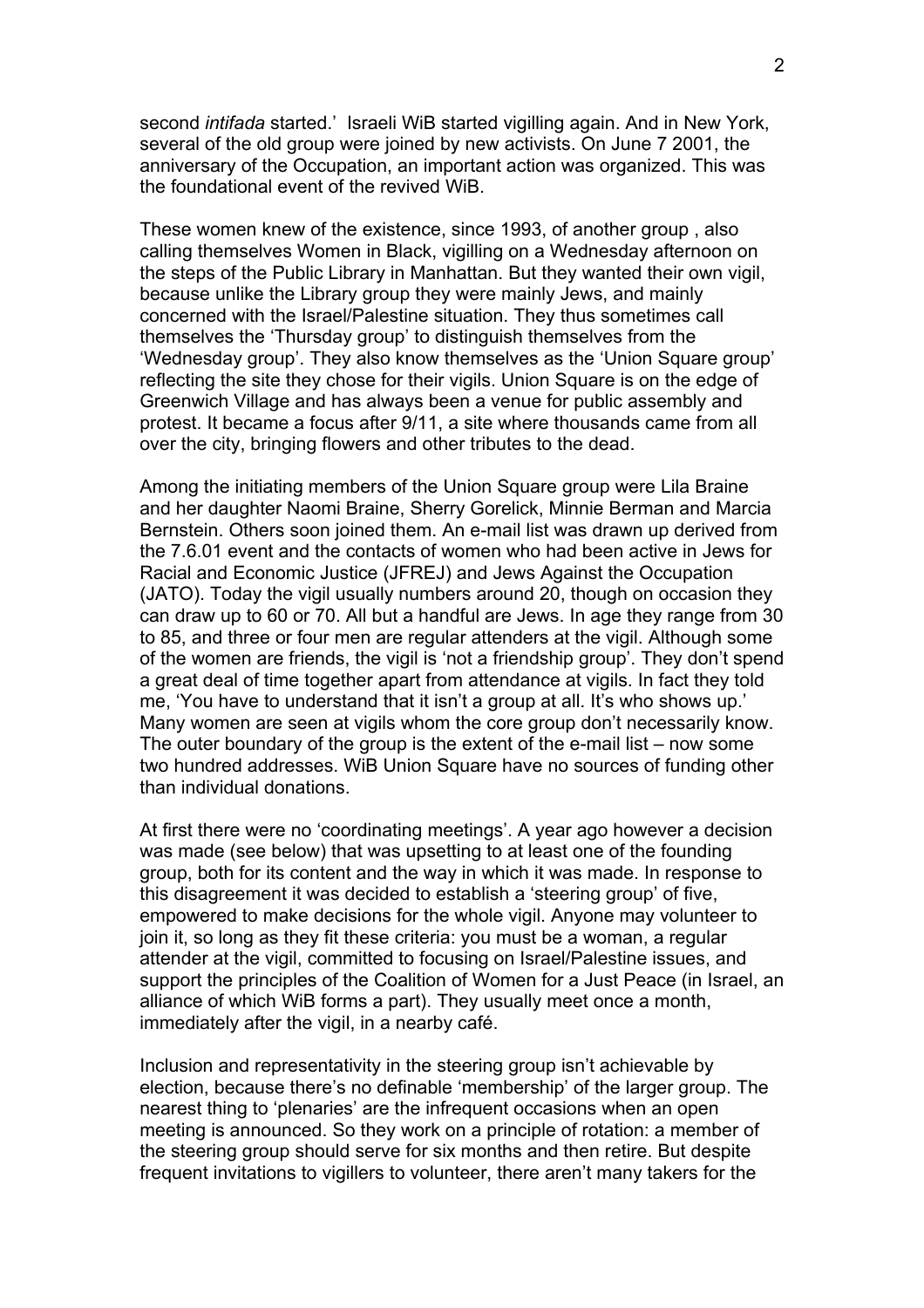job. Despite the difficulty of finding replacements, the group do at least aim to observe a practice of leaving the group after six months, even if they come back after a further half-year.

Responsibilities of the steering group include determining the content of placards and leaflets, and planning particular events. In other words, they 'work out the parameters'. I heard different views in the group as to the amount of conscious political analysis that underlies their actions. (Please see my further discussion of this on p.16.)

### *Choices of focus, practice and strategy*

Although the Thursday group do organize occasional events, usually in an open space, involving speakers, its main activity is the weekly vigil. The focus of the vigil is quite clearly Israel/Palestine.

Nonetheless, in the immediate aftermath of 11 September they of course responded to that situation. Naomi says:

You had to talk about the war on terror at that moment. And, being us, we couldn't *not* talk about Israel. So it was both. We spoke about what our country was doing, how Sharon was using it as a cover to intensify his own actions. Eventually we shifted [back] to an exclusively Israel/Palestine focus.

In addition, each of them is now concerned, inevitably, about the invasion and continuing occupation of Iraq. And in the run up to the presidential election they're also concerned to defeat Bush. But the women find ways of expressing themselves on these other (non-Israel) issues in different organizations and venues – including attending the major national demos.

The vigil's sustained and singular focus on Israel/Palestine is reflected in its visual materials. Their regular placards therefore sustain an invariable focus on Israel. The 8 foot black banner reads 'End the Occupation' in English, Hebrew and Arabic. Smaller placards include:

- End the Occupation of the West Bank and Gaza.
- Israeli and Palestinian women say: the Occupation is killing us all.
- Jewish voices for peace.
- Stop the Wall: don't say you didn't know.

These slogans are decided collectively (through the mechanism of the steering group) and designed and produced to look coherent and good. Individual vigillers may on occasion bring their own placard, and, so long as this is within the agreed political and stylistic range, it's accepted. However, the selection of slogans is very conscious and deliberately narrow, in order not to deter too many potential vigillers. For instance, note that the word 'Palestine', which could be taken to imply an unquestioned right of Palestinians to nation-statehood, is not used. Note also that the words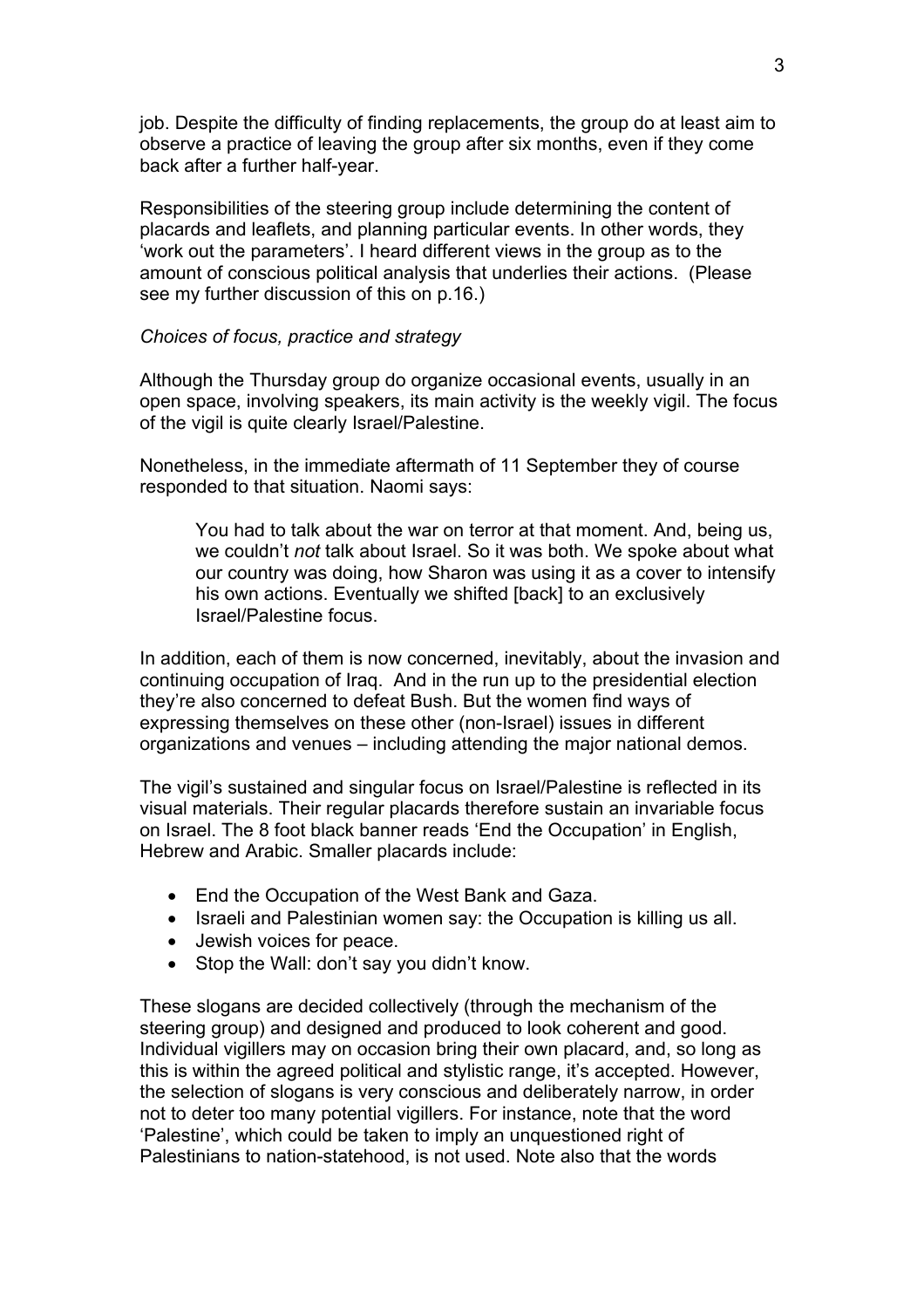'Jewish' and 'women' appear on the placards, signalling the nature of the group to passers-by.

The vigil is organized as a long line, of women, and also a minority of men, wearing black. It's silent, in the sense of no loudspeakers, chanting or shouting. But vigillers do move about and chat with each other. 'We just can't keep quiet', they say. (See my further discussion of silence on p.15.) In these respects the Union Square vigil is very similar to WiB in Israeli cities, on whom they consciously model themselves and whose principles constitute the core position of the group.

Unlike an anarchist group that often stands at the same time in a different part of Union Square, Women in Black have a police permit for the vigil. This has proved protective when they've been attacked by the pro-Sharon opposition. And it appears that this vigil does attract a good deal of aggressive response from passers-by. At times the women are all but assaulted – people scream in their faces, slap the placards. Naomi wrote me

the harassment is very gendered and homophobic. The harassers are largely men, and they explicitly attack us as women (Arafat's whores etc.). They also use a lot of homophobic language, calling the men who stand with us faggots, calling us lesbians, focusing in particular on those of us who are perceived as 'butch'.

Judy explained how they handle hecklers. It is understood that arguing back is neither acceptable nor effective.

There are a few people in the group who have been sort of informally designated to deal with difficult people who attack us verbally or come too close and yell in our face, or hand out their own leaflets in our permit area. Those people are usually better at it than others of us, because they remain reasonable and calm. There have been occasions when we have had to call the police to escort hostile hecklers back across the street, where a very religious right-wing group tend to come from time to time.

The women I spoke with are very happy with the choice of place and the vigil form. Judy says:

I love it that in our area ordinary people, cabbies, cyclists, kids, people of colour of all ages, they see us and lots will give a thumbs up sign. It's good for people to see that not all Jews agree with Sharon.

The group see their strategy as educational, reaching out to the public, Jew and non-Jew alike. Leafletting is therefore important. The leaflet content changes from time to time. At present there's an emphasis on protesting the building of the Wall in the West Bank. Lila says:

It's important to stand out there and say that not every Jew supports the Israeli government. It gives courage to other Jews. It's important for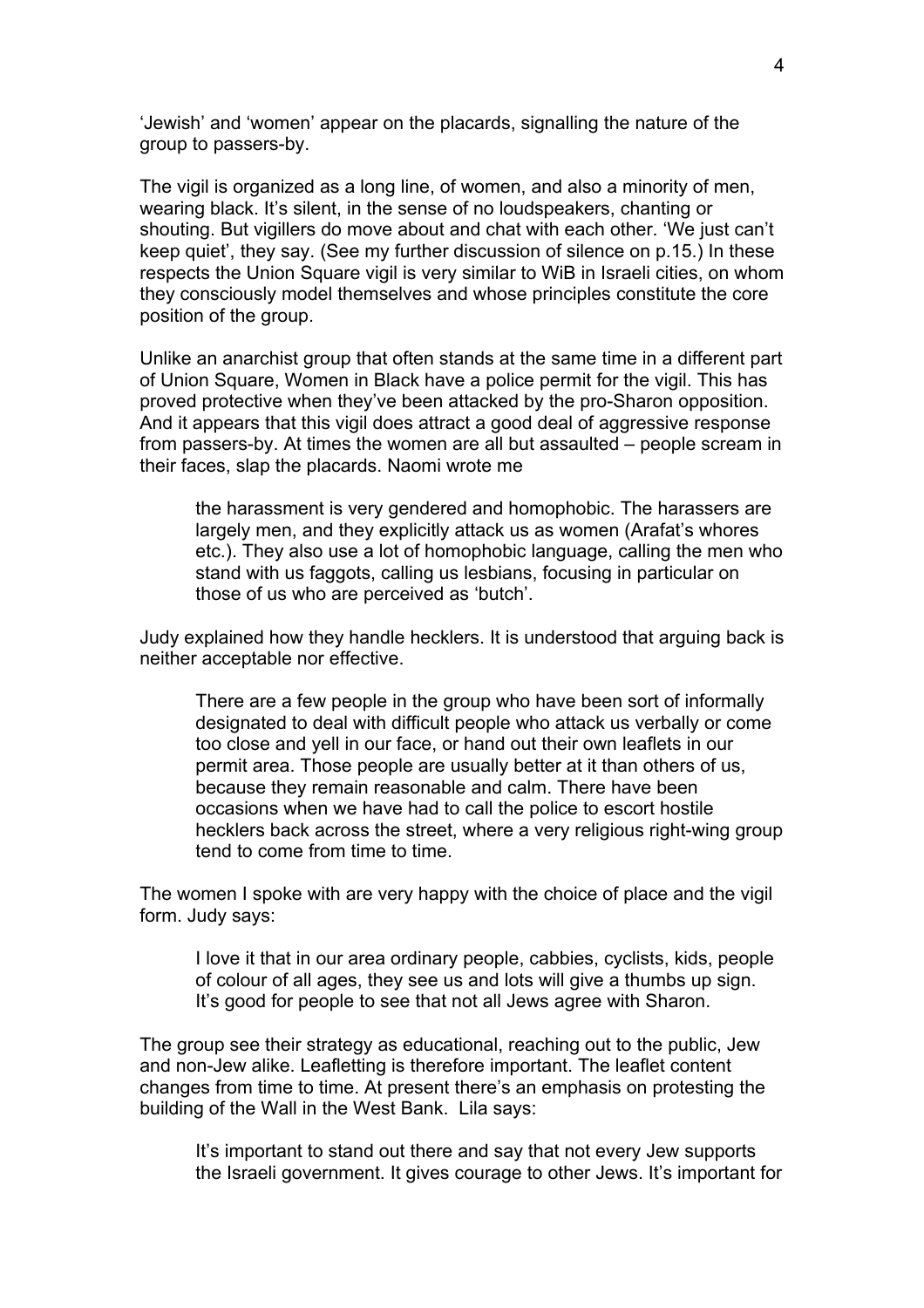people to see us there and read our leaflets. It's additional information. It helps to counteract all the misinformation there is about.

For Melissa for instance it's not only the verbal content of the vigil that matters, it's the very process of protesting.

Exercising free speech in the USA, especially now, is crucial. If you don't use it, you lose it. We stand in a commercial area and at the end of the working day people come out and see us making a political statement. WiB is free speech in practice…Speaking your mind politically is important. It's good to bring these taboo subjects of politics and religion out of the closet. And thirdly, it's about 'speaking truth to power'. You do it because you never know the effect it will have. I believe one person can make a difference. I don't think actions have to be big or flashy. I believe in the little way.

The women I spoke with expressed their own personal motivations for being part of Union Square vigil very clearly. Anne for instance gave three reasons:

First, it's because of your own intense pain, your own inner needs. You can't not act. Second, you take strength from the community of others who think and feel as you do, while your action encourages them as well. And third, paler perhaps, is the effect you might have on passersby.

And how would you reckon to achieve that effect? Just being there. 'The look of us?!' It's a very local strategy of influencing the thinking and perhaps even the actions of passers-by, one by one.

#### *The political environment, agenda-shaping, and individual motivations*

As elsewhere in the USA, the wider anti-war and anti-Bush environment in which all Jewish anti-Sharon activism in New York has to position itself includes the national coalition United for Peace and Justice within which a significant (and often resented) force is the hard-line leftist organization ANSWER. Some founders of this vigil were also founders of the UPFJ. There is also an overlapping membership between the vigil and smaller mixed-sex activist groups such as the War Resisters League.

But the Thursday group have decided to focus explicitly on the Israeli-Palestinian conflict. Lila for instance says: 'There has to be something you're addressing. Just non-violence, or peace, is too broad for me.' Therefore, they must also position themselves within a wider Jewish political environment. Three significant Jewish organizations opposing the Occupation are Brit Tzedek vi Shalom, Tikkun and JATO. BZ is notably more cautious and conservative than Union Square WiB. They, and Tikkun too,have less of a street presence, preferring to work as political lobbyists. JATO is to the left of both BZ and Tikkun, and (with some exceptions) also of WiB, calling for the right of return of Palestinians to Israel, and using the slogan 'Free Palestine'. It attracts younger Jews, of both sexes, and has a strong lesbian and gay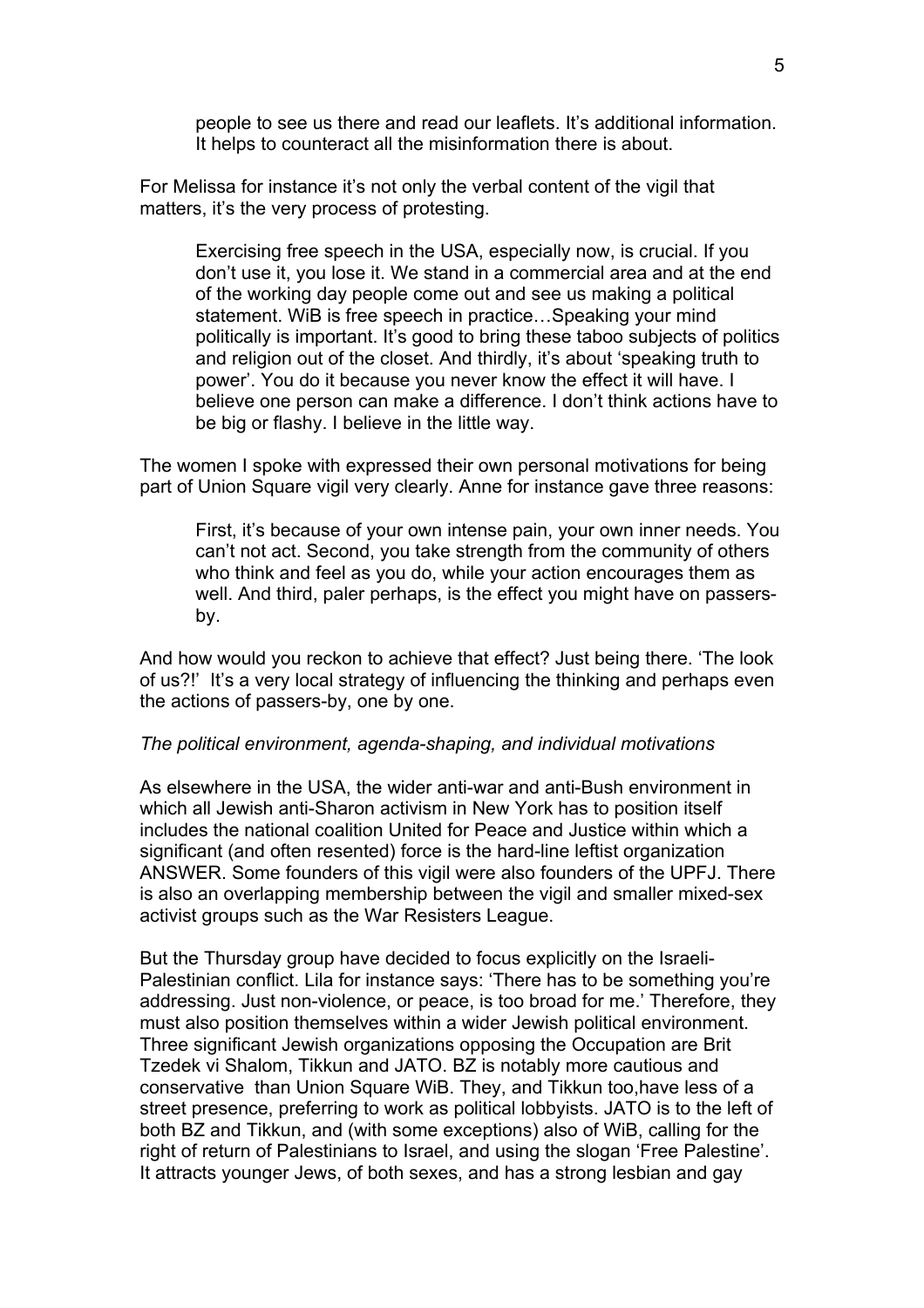membership and a greater openness to conflict and argument. Naomi and some others of WiB enjoy taking part in JATO's more dramatic and funky actions, while others again would keep a distance.

Incidentally, this term 'Free Palestine' has divided members of the WiB group. When a JATO member came to the Thursday vigil carrying such a sign, while most accepted it, despite some discomfort, one woman felt quite unable to be associated with it. Just using the word 'Palestine' seemed to her to imply an end to Israel as a Jewish state.This raises the question where exactly the leftwards and rightwards boundaries of the political agenda fall within WiB and how they are determined. It seemed to me that the choice of agenda was made on the basis of the limits of tolerance of the most radical and most conservative of the more active members.

I wondered aloud whether this meant 'the most Zionist and the most anti-Zionist' members – but I came to understand that those terms are difficult to define and highly inflammatory in the immediate political environment, so they are not used within the group. There is also, it should be noted, a difference between what the group understand its agreed agenda to include and what they feel able to put out to the public. Thus while they personally agree with the idea of 'two states for two people' and 'a shared Jerusalem' they don't put these terms on placards or in leaflets.

But the slogans of the Thursday group are politically more outspoken than those of BZ and Tikkun. The latter usually start by assuring their Jewish audience 'we support Israel, we love Israel'. The founders of the WiB group wanted to be much more challenging of mainstream Jewish opinion than this. They want to acknowledge that Israel is the main perpetrator, uses more force, has greater power and carries greater responsibility.

#### *Communications*

In early 2004 the Union Square group set up their own website, though not all the women I spoke with were aware of it. The small steering group communicate with each other by personal e-mail and phone. For the rest, they rely for connectedness on Naomi who subscribes and unsubscribes members of the list *[wib\\_thursday@yahoo.com](mailto:wib_thursday@yahoo.com)*. This is not an interactive list, but provides for a one-way flow of information.

The Thursday group's nearest WiB neighbours are the Wednesday group meeting at the Public Library. Anne has from time to time attended the Wednesday vigil too. Some members of the latter are on the list, whereby they inform each other about forthcoming activities and sometimes cooperate, coming together for occasional events. But the two groups clearly feel different and separate, both in focus and style.

Naomi selects and forwards to the local group information from the many local and national sources from which she receives it. These include national communications from <wibcaucusus> and various individuals or vigil groups in the WiB network. But Union Square are in fact more nourished, I felt, by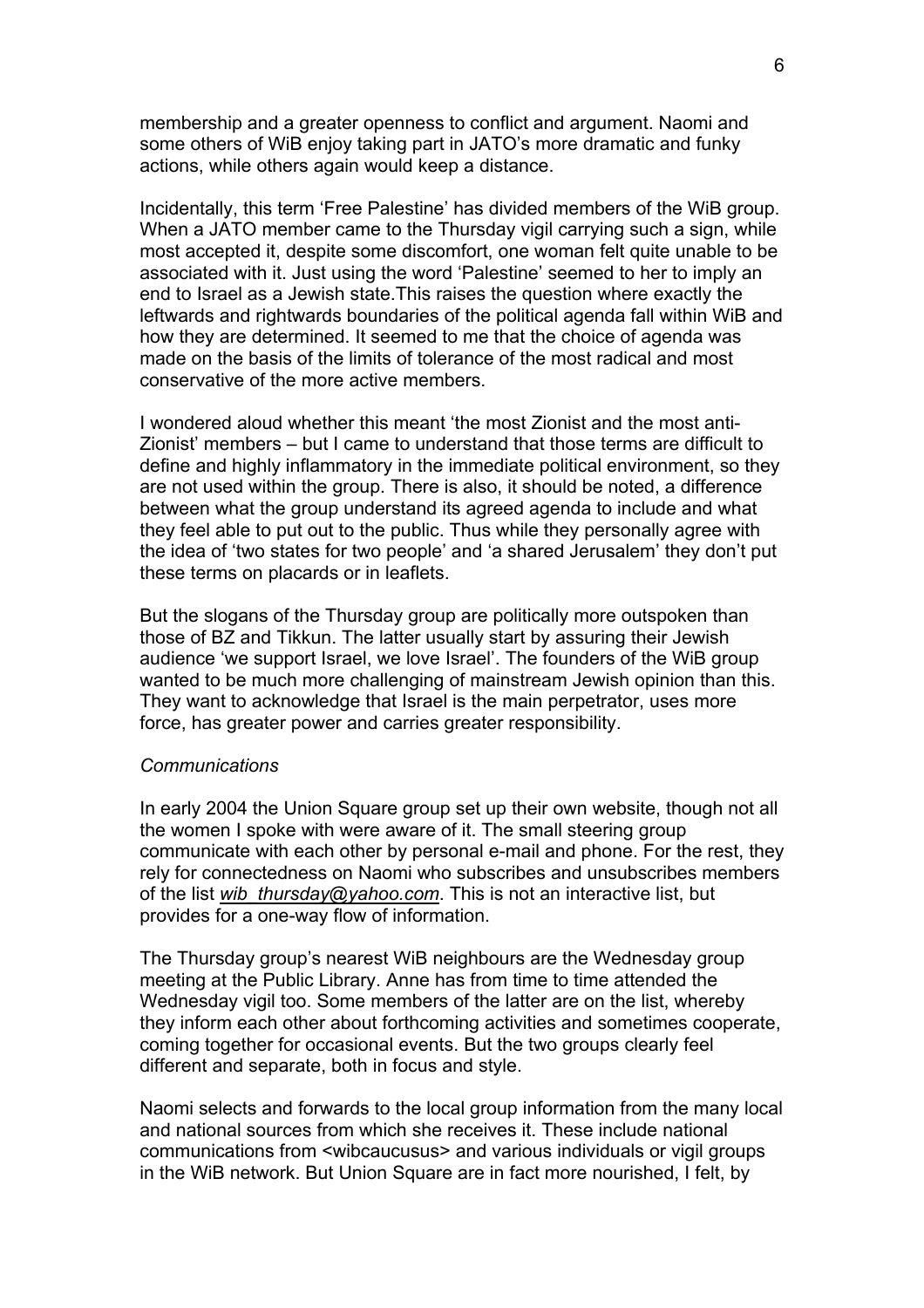information flows from the Jewish groups in the US environment than from women's networking. Thus Anne said, 'Even in Manhattan we're so far apart. It's more natural for us somehow to go to JATO locally than to go out of town or across town to attend another WiB vigil'.

The Union Square group also receive, screened down by Naomi, international communications, both from Israel (the Coalition, New Profile, Bat Shalom etc.) and from WiB (Yolanda, Lieve). Some vigillers (Sherry is one) independently subscribe to multiple sources of information, but others are happy to have Naomi furnish information to them, while at the same time protecting them from being swamped by unstoppable news on an ever-expanding range of issues.

Some of the women expressed clearly the feeling that too much information and connectedness was more of a threat to them than too little. 'What am I going to do with it all? You begin to shut down on what you can read.' So passionate is the commitment of this group to activism on the Israel/Palestine issue (as Sherry put it, this 'has defined my life's work') that seeking equally deep information on other wars is not practicable.

Some women felt a touch of anxiety (albeit combined with pride) concerning Women in Black having surged way beyond the borders of Israel to become an international network dealing with every manifestation of war and militarism from Colombia to Sudan.

#### *Women, feminism, gender, men*

I asked 'why are you a women's group?' Lila said emphatically 'I'm an oldtime feminist. It works. We're comfortable with it. I like working with women.' Melissa is not an old-time feminist, she says, but is happy with the fact that the group had been founded on feminist principles which she could see set a certain tone, and meant a non-hierarchical structure, an agreeable process, and no rigid line. 'It lets people be as they are.' Judy joined the group less because it was feminist than because she is Jewish and 'so appalled at what's being done in my name' But she felt good about reflecting the cooperation between Jewish and Palestinian women practised by WiB in Israel: 'women of both sides who lost family members, who know what war means…Women are the ones who worldwide are responsible for children, take the brunt of war.' For Anne the starting point is 'why do you find so many women doing peace?' and, answering herself, mentioned the influence of testosterone on behaviour. We discussed the reliance of much of the women's movement on 'social construction' to explain behaviour. But Anne felt that arguments from biology were not out of order. 'The more handles we have on this the better'. (See my further discussion of gender on p.16.)

There's another kind of analysis within the Union Square group, though. Naomi represented a contrasted way of seeing the 'woman' question in WiB. This perspective derives in part from the strong lesbian presence in Union Square. Ten out of the group of twelve that organized the (re)founding event of 7.6.01 were lesbians. Of the group of four that started the subsequent vigil,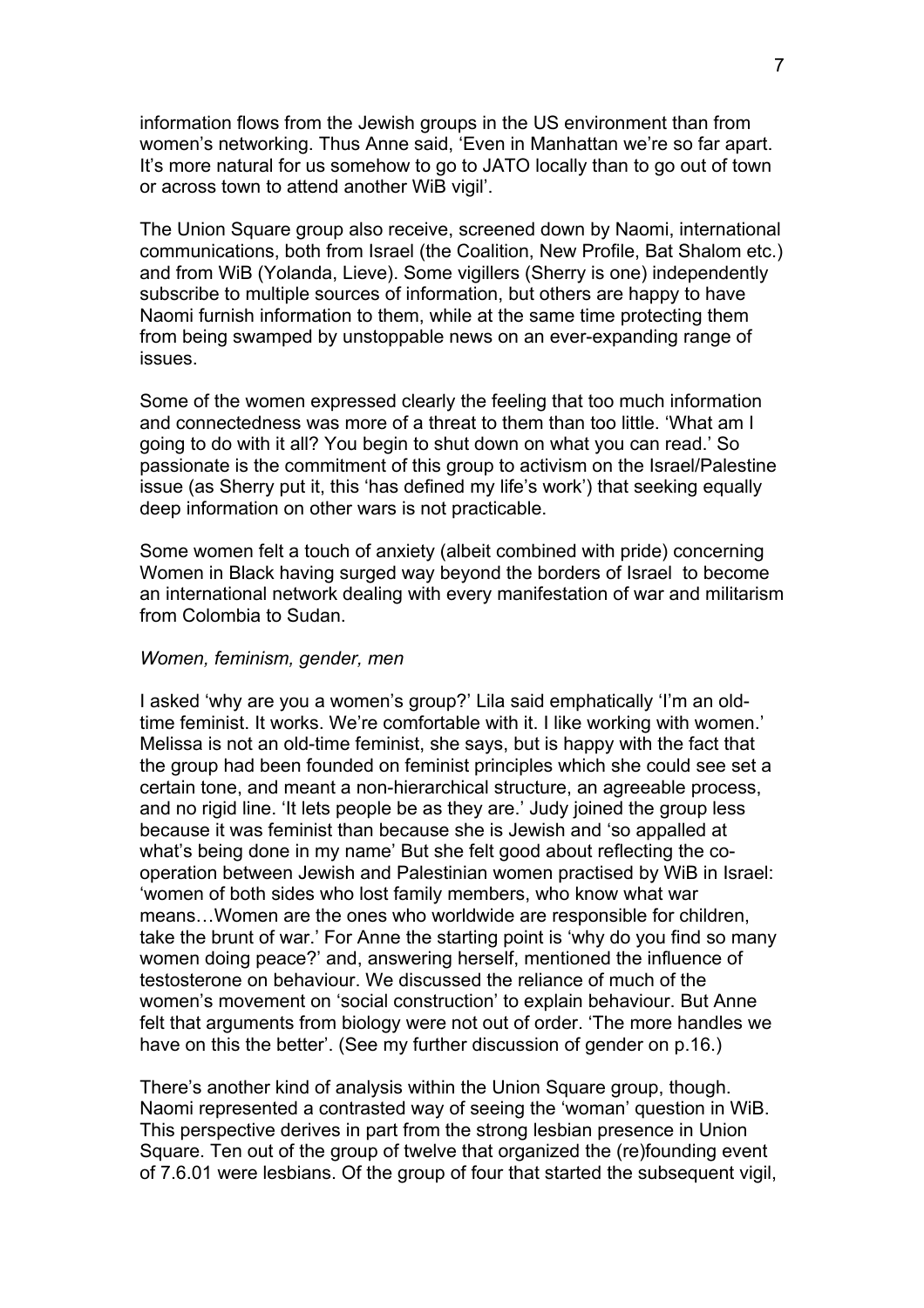two were lesbians. Today probably between 30 and 40% of the active vigillers are lesbians.

It is not that this strong lesbian presence is articulated as a lesbian politics. Naomi says:

There is no explictly lesbian analysis here. The majority of us are Jewish. It's our experience as Jews, not as lesbians, that motivates us. As American Jews we want to learn from our history…[If the public presence of the group is not visibly lesbian] this is to do with struggling to create groups that will be comfortable to the Jewish community. We're flagrantly queer. But it's a strategic choice not to be explicit. The place we speak from is that of radical Jews.

(It will be apparent that there are divergencies within the Union Square group on some of these questions. These very differences, to me, gave it an interesting dynamic. Some contrary views were helpfully spelled out in comments I received on the first draft of this paper. At this point Sherry, for instance, wrote 'I am a lesbian, but I do not agree that 'we are flagrantly queer'. I also do not agree with Anne's biological determinism. I think it's great that you present the diverse views. But I think you must make clear who's speaking when.')

To return to Naomi, she too sees feminism as the basic starting point of the group. But she has a deep political anxiety about a tendency she believes exists in WiB generally 'to glorify women as peaceful, all the earth mother stuff'. (I should perhaps say here that many WiB's around the world would heatedly contest this perception of WiB politics!) It is a tendency Naomi disliked also in the anti-missile actions of the 1980s (Seneca Falls, Greenham Common). By contrast, 'the Thursday group has ties to a queer activist sensibility that the Wednesday (Library) group doesn't.' For Naomi feminism is 'a more multifaceted analysis, about multiple axes of oppression and how they interact.' In short it's less about women than gender. She sees this articulated well in the politics of New Profile, an Israeli feminist organization of women and men, particularly in the intelligent voices of some young female, as well as male, refuseniks.

Reactions to having men at the vigil point up this difference. For some of the women, men are just acceptable as allies, on the ground that you wouldn't reject them. 'Having men is not an issue with any of us. We aren't separatists.' They don't require or expect the men to have a particular analysis of gender, specifically of masculine cultures, in relation to war and militarism. After all, they themselves do not particularly press such an analysis. The acceptance of men is also based on their manifest behaviour. Sherry said: 'The ones who tend to come along are Jewish, some are young, they're very feminist and caring. They're very different from other men. They have a similar energy to our own. No testosterone!' It is well understood by the women and by the men that men are welcome as vigillers but don't take part in decision-making.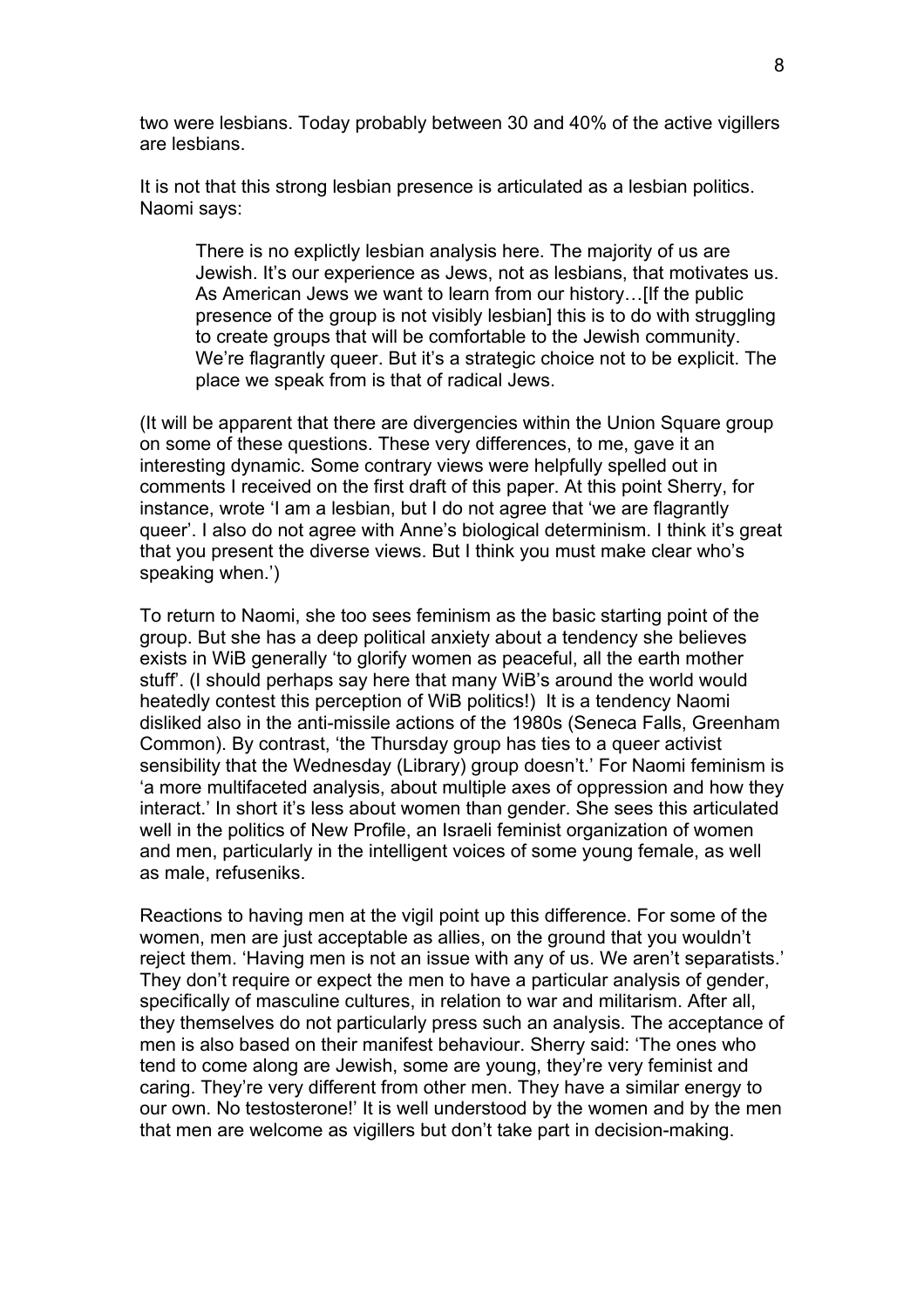For Naomi, however, and others who share her point of view, the presence of men, especially gay men, is something different and more positive. It's a guarantee of a particular politics, a particular interpretation of feminism, an analysis that invokes 'gender' rather than the essentialist category: 'women'.

It's because there are men there, because it's not silent. That opens doors. Our Thursday group connects to two different networks…. The most sophisticated feminist commentaries on militarism aren't coming from WiB, here, but are gay and lesbian. There are gay men who are feminist-educated, and not masculine. The interesting and creative stuff is happening through the synergistic effects of queer culture with feminism.

Naomi is one member of the Thursday group (and there may be others) whose activism on Israel is framed within a critique of militarism. Opposition to militarism she finds more conducive to a strong gender analysis than activism around particular wars. It's a disappointment to her that the growing movement against global corporate capital is currently devoid of both gender consciousness and a critique of militarism.

## **THE PUBLIC LIBRARY GROUP**

I stood with the Women in Black vigil on the steps of the Public Library on 42<sup>nd</sup> Street in central Manhattan one dark wet afternoon in May. There were five women under dripping umbrellas. One stood out in the rain holding her leaflets toward the passers-by. It reminded me a lot of London. I had a chance to carry out separate interviews with three of these vigillers - Indira Kajosevic, Julie Finch and Pat De Angelis. (But see *Like light on water*, p…below.)

#### *Origins and development*

This Women in Black group had its origins in 1993. Several of the women who founded the vigil had been in the Women's Action Coalition of those days. They told me the Coalition had been 'brilliant, with spontaneous actions, artists, theatre, meetings every week'. It was feminist, 'quite lesbian', and dealt with issues such as women's equal rights, sexual harassment and cases of rape. If it had a fault, it was that it wasn't very inclusive in terms of race and class, being mainly middle-class women 'living in an economic comfort zone'.

In 1992 Yugoslavia began to disintegrate in wars of terrible violence between people defined on the basis of ethnicity. In January 1993 there was a women's march of protest from Central Park to the UN building. Dustin Spear, an artist, had made some costumes, elaborate black dresses called *Three Women in Black*, that would eventually travel to many places, including Serbia. (NB: not to be confused with the costumes of the *Women in Black Art Project.*) Soon afterwards a group of women began to hold regular vigils in front of the United Nations building, focusing their protest on the appalling sexual violence against 'enemy' women, in the course of the 'ethnic cleansing', just then filling the newspaper headlines.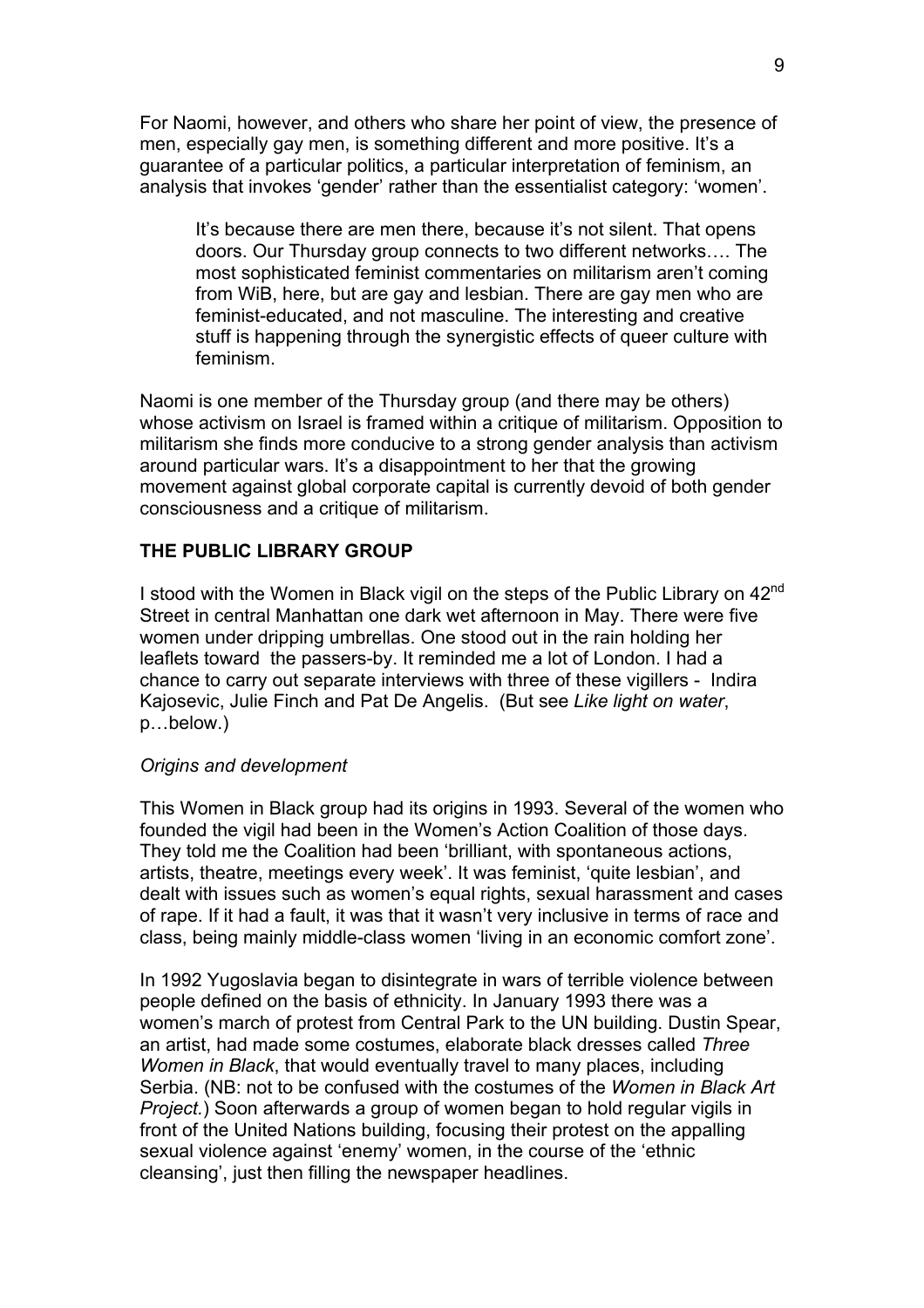The Women's Action Coalition fell apart, but the vigils continued monthly, now modelling themselves on Women in Black (*Zene u Crnom*) in Belgrade. A year later a young woman, Indira Kajosevic, a postgraduate political science student at the University of Belgrade, came to New York with a study grant. In Belgrade she'd been an active member of *ZuC* with whom she'd found a political home. This was the one environment in Belgrade, in this time of intense ethnic hatreds, that as a daughter of a Montenegrin Muslim father and an Albanian mother she could feel not only safe but welcome. It was the practice of *ZuC* from the start of the wars to maintain supportive connections between women of all so-called ethnic groups in the area of the former Yugoslavia, as well as to develop links with feminists in other countries. 'They were maintaining a safe place for all of us,' Indira said, 'at a time when a lot of friends were leaving the country. We used to have many deep conversations in the WiB flat. There were trainings. It was lively and active.'

Indira had already met some of the New York women, including Dustin Spear and Laurence Hovde, when they travelled to Novi Sad for one of the WiB annual encounters organized by *ZuC*. Now they welcomed her in New York and drew her into the vigil, which quickly became her new political home. 'With them I could let my hair down,' she says now. Likewise Indira's presence in the group, and that of other former Yugoslav women, including Vera Seinrich, Sanja Llubicic and Iska Cickovic, had the effect of strengthening the vigil's engagement with the situation in the former Yugoslavia.

They used to meet regularly at Dustin's place. They visited schools, organized talks and developed a website. They often issued public statements, about US war policy but also about local violence. At one time they issued a monthly fact sheet on all such issues. The vigil was eventually moved away from the draughty, and largely empty, UN plaza to the steps of the Public Library, where they didn't need police permission and would be seen by more passers-by. 'And after all the Library's an institution that signals respect for freedom of expression!' said Pat De Angelis, one of the founders of the vigil. There has usually been one woman in the group that took responsibility for the banner, photocopying the leaflet and coordinating vigils. Indira and Stephanie played this role for a while. Then in the winter of 2001 when Indira left New York for a while, Pat De Angelis took over.

In some periods the Public Library vigil would be held monthly, in others, in response to a particular crisis, it would be on a weekly basis. For a while after the Dayton Accords of 1995 the women altogether ceased to meet, but reconvened during the Kosovo war. Pat remembers bumping into Stephanie Damoff in a supermarket one day in 1999. Stephie said 'we're starting with WiB again' and Pat said immediately, 'I'll be there'. The group was strengthened by the publicity when in 2000, Women in Black Belgrade were awarded the UNIFEM and International Alert Millennium Peace Prize, and came to New York to receive the award. Then came the attack on the World Trade Centre and Pentagon of 11 September 2001 and they were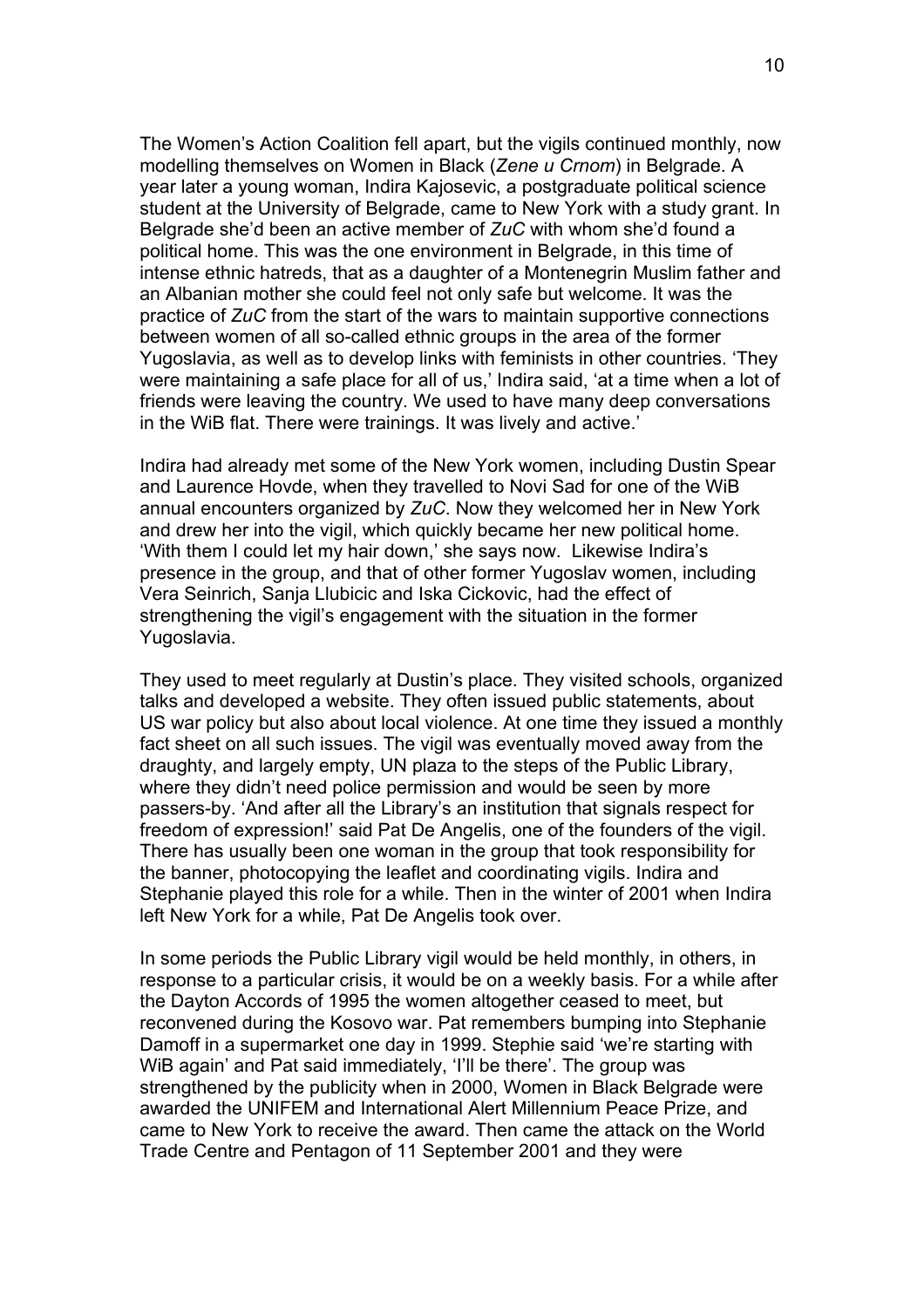immediately on the Public Library steps again. They have been there every single Wednesday since that time.

# *Composition*

This WiB has always been relatively small, usually with a core of six or seven very active women, building to fifteen or twenty at certain moments. 'Our vigil can fall down to three or four women at times. Then somebody's touched by seeing us there, and joins us. And it begins to grow again.' But the WiB presence outside the Public Library has often attracted individual women who didn't come because they wanted to 'join an organization', just because they welcomed a ready way to make a public statement.

In the early years of Public Library Women in Black, some very well-known women, including actors, academics and lawyers, and peace-workers from e.g. WILPF, the Quakers and the War Resisters' League, stood with the vigil. More recently it has been made up (as one put it) of more 'modest women', such as a mother whose son is a US Marine serving in Iraq. Ann Mullen may be typical. She joined the vigil right after 9.11 after learning of the group's existence on the Web. She is a divorced mother of three, grandmother, semiretired but working in the City Parks and volunteering in a local hospital. And (so she told Pat) she positively likes the way the group look like 'ordinary women' and thus easier to relate to and join.

At the start many women of the organizing group, like Indira, would have been in their twenties and thirties. Today they're more typically in their forties and fifties, Indira being the youngest at thirty-eight. Three of them, Indira, Stephanie and Pat, had met each other at New School where they worked or studied. They've included highly creative women in theatre, film and the arts. They've been mainly white. Jewish membership didn't grow, as it might have done when the second *intifada* began and Israel/Palestine hit the world's headlines again, because the Union Square (Thursday) vigil group would soon establish itself with a strong appeal to Jews opposing Sharon's policies. Anne Wangh, for instance, shifted her main allegiance to Union Square when that group formed. Jews, lesbians and LGBT people as individuals undoubtedly stand in the Public Library vigil, but these identities are not as politicized as they are in the Thursday group.

And what about men? It is somehow agreed in the Wednesday vigil that they are comfortable being a group of women. 'If we meet with belligerence on the street it's from men,' Pat said. However, this year a small group of Veterans for Peace have begun to stand beside the vigil. Pat says, 'Our women are happy to have them alongside us'.

### *Choice of focus*

The focus of the Wednesday vigil is much wider and more diverse than that of the Thursday vigil, with its singular protest against the Israeli Occupation. The Public Library group's concerns range from violence itself, particularly against women, to any outbreak of aggression on the world stage. They've responded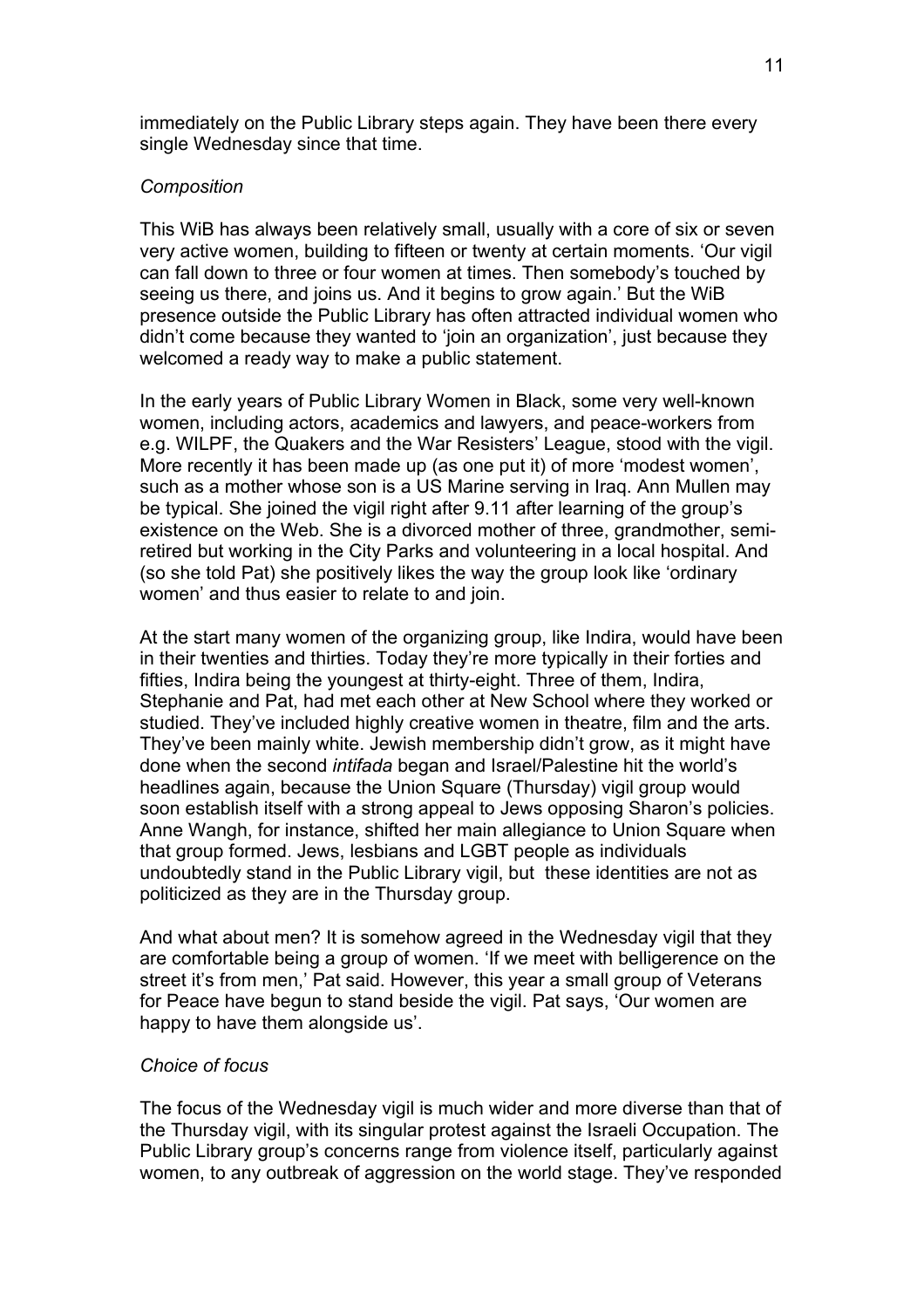to outbreaks of violence in New York. And they've reacted to one major war after another on the international stage: Bosnia, Kosovo, Rwanda, Afghanistan, Iraq. But it's immediate phenomena they address, rather than the longer term issue of US militarization and global projection of force. They are aware of that, but don't work on it as a group – leaving individuals free to take on other forms of activism on their own.

That the group is feminist is implicit, rather than explicit. Within a general antiwar protest they single out women's experience and women's issues for particular emphasis. They respond as women to the reality 'that women are being hurt, both themselves and their loved ones' (as Pat put it). They highlighted rape and other abuses of women in the Bosnian and subsequent wars. They also believe in the wider WiB policy of bridge-building across identity groups being constructed as conflictual. Julie, for instance, says that for her the 'exciting newness' of Women in Black's message is that 'we don't want their husbands, sons, brothers killed. And they don't want our husbands, sons, brothers killed. We say: we refuse to be enemies'.

After September 11 their vigil took a clear line on George Bush's posture, warning against a vengeful war on terrorism. This was a difficult message for many New Yorkers to hear. Indira, who was the main coordinator of the vigil at that time, said 'It was hard to be on the street at that time. We were spat on. But there were lots of women coming to us, needing something. It was as if they thought of us as some kind of "headquarters".' They received a lot of phone calls and e-mail messages at this time, from women across the USA, asking how to start their own vigils. They were alert to the threat of a grand jury subpoena against Women in Black. They responded to media enquiries.

#### *Choice of practice*

One 'crucial element' of Women in Black (as Julie put it) is that 'it lets us start a vigil, of our own, on our own. No expert oversight is necessary.' The Wednesday vigil have chosen a vigil practice that is deliberately consistent and simple in form. They have one large banner they hold, reading 'Women in Black against War'. Interestingly, after September 11, they changed their earlier banner 'Women in Black against Violence' to this new wording. It's not their usual practice to make and carry additional placards (although they did in the past). They maintain absolute stillness and they cherish silence. Those of them who have on occasion attended the Union Square vigil feel uncomfortable with its restlessness, the talking and the proliferation of signs. At the Public Library, the only person to engage with the public is Pat, who hands out leaflets and will answer questions. The others just want to be 'silently thoughtful'. Julie Finch said 'We shall be silent, but we won't be silenced. That's a play on words I feel is powerful.' Several members mentioned to me how important the opening phrases of their mission statement are to them, words that represent this purposeful 'silence' as central to the group's character. Silence is both the message and the medium. (See more on silence, p.15.)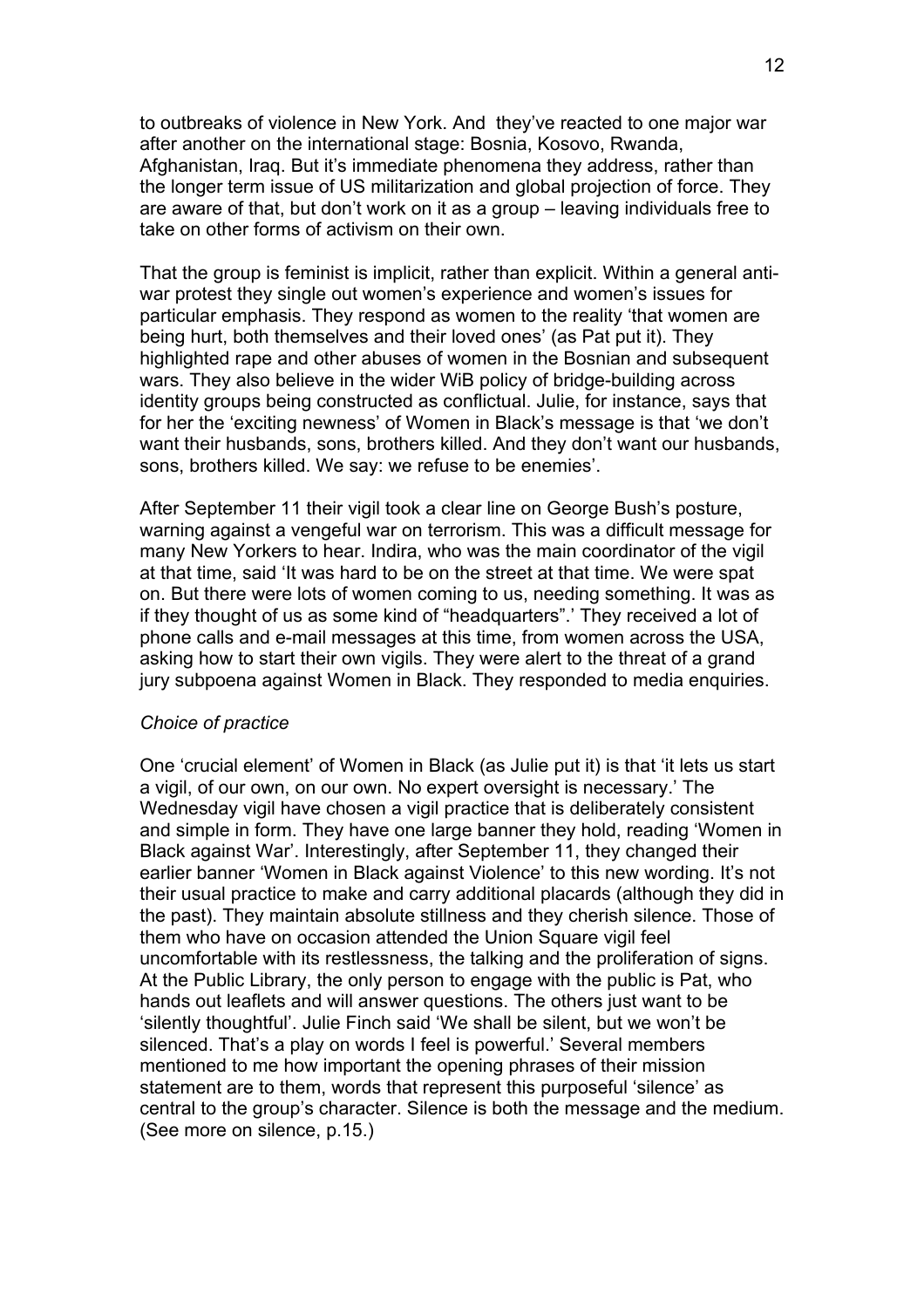We are silent because mere words cannot express the tragedy that wars and hatred bring. We refuse to add to the cacophony of empty statements that are spoken with the best intentions yet may be erased or go unheard under the sound of a passing ambulance or a bomb exploding nearby.

Our silence is visible. We invite women to stand with us, reflect about themselves and women who have been raped, tortured or killed in concentration camps, women who have disappeared, whose loved ones have disappeared or have been killed, whose homes have been demolished. We wear black as a symbol of sorrow for all victims of war, for the destruction of people, nature and the fabric of life.

In the main it's the simple one-page mission statement in which these words appear that constitutes the leaflet Pat distributes to the public while the other women maintain the vigil. But she says 'We don't want the Library group to be static. We'd want it to be open to more than the expression of the mission statement. Though right now, given the situation here, that statement is essential.' On occasion therefore they top-up the flyer with an additional message. For instance in the aftermath of September 11 they were using the words of an appeal drafted by WiB London and agreed internationally in WiB 'to all those with responsibility and authority, in our national governments and international institutions, to step back from war' and urging that 'vengeance must be resisted'. A year later their leaflet called on all political and military authorities 'to combine their efforts in seeking strategies for an inclusive, just and equal global society'. And in the run-up to the invasion of Iraq in early 2003 the leaflet called, in place of this unprovoked violence, 'for pre-emptive strikes against hunger, poverty, AIDS and homeless in the United States and throughout the world'. Such formulations and reformulations of the leaflet are usually written by one woman and checked with the others. 'There's always a consensus process working,' Julie says.

But on the whole this group prefer not to change their leaflet too often. They believe simplicity is the best way to create awareness. They don't get into detailed statements and postures about each war. 'Our message is very simple,' Indira says. 'War is no way to resolve conflict. There are other, better means.' 'If we changed the leaflet more,' said Pat, 'then we might debate more and it might give rise to arguments. We might get bogged down with non-essentials.' And Julie added, 'I love the language of our leaflet…We never [sic] make changes in it and so we don't have to have meetings. So there's never a problem about consensus. Other people don't seem to want discussion, and that's OK with me.'

They don't consider themselves a particularly academic or intellectual group. 'We're lacking an overtly intellectual approach to the thing, maybe,' Pat said. 'In our city, in our country, there's so little reflection. We're so bombarded with information and images that we need space for thought.' At times they've got together in a nearby café after the vigils, but all the women are busy with other commitments and often too tired after the vigil to sit down and hold a thorough-going discussion. They don't so much choose their actions on the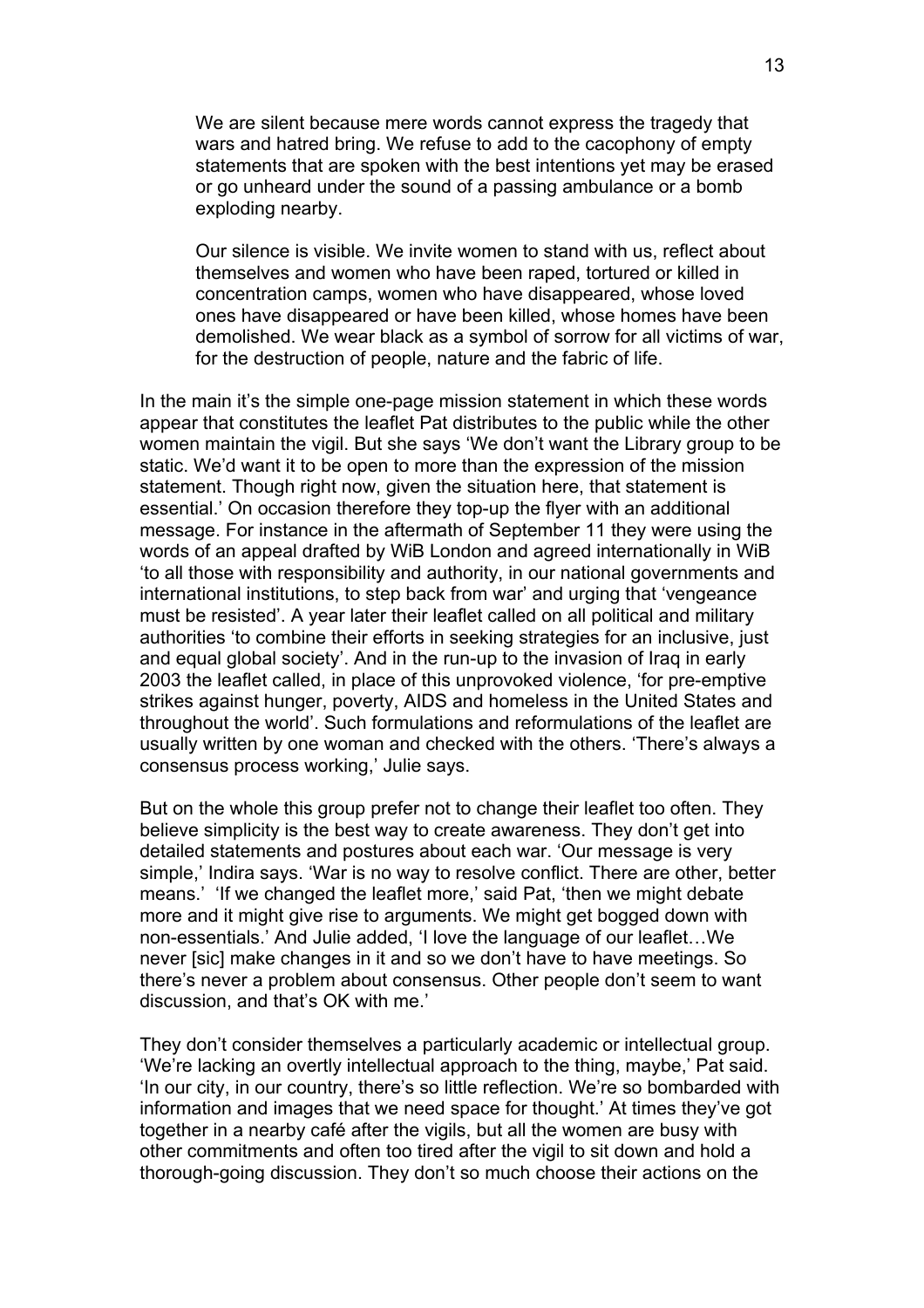basis of an analysis collectively hammered out, as respond to their own reading of the political news and to deep feelings of conscience that each feels and each has good reason to believe the others share.

#### *Communications*

The key communicator in the Public Library group has been Stephanie Damoff, whose e-mail address appears on the leaflet. While Stephanie is away from the group preoccupied with a doctoral thesis, Julie has taken on more of the linking work, 'because I like to 'outreach'. I'm the one that keeps e-mailing, urging people to do this and that. I nip people's heels like a terrier', she says. The group feel a degree of casualness is acceptable. 'Sometimes there's no communication at all. Sometimes women bring news of up-coming anti-war or pro-justice events. So long as we turn out to vigils on a Wednesday it seems to work OK,' Pat said.

The Wednesday and Thursday vigil groups stand side by side on some occasions. For instance they have protested together in front of the United Nations on the June anniversary of the 1967 Israeli Occupation of Palestine, and in October on the anniversary of UN Security Council Resolution 1325 that addresses women's role in conflict prevention. There is an overall sense of mutual supportiveness between the two groups. But there's rather little day to day communication. . Pat said 'I feel bad about that. But I also feel you have to go with what people can do, what turns them on. It's a big city after all. They have ideas of their own. And there are time limitations.' But she sometimes worries about fragmentation. There's another WiB group now meeting uptown.

In relation to other US WiBs, Julie is in the nation-wide listserv ([wibuscaucus@yahoogroups.com](mailto:wibuscaucus@yahoogroups.com))and is often the one who contacts other WiBs (Baltimore, New Paltz, Woodstock) to join mobilizations together.In relation to international WiB, she, Pat and Stephanie are on Yolanda's and Lieve's lists. Members appreciate that they filter messages before forwarding, because (just like Union Square) some members feel communications from these wider areas can be overwhelming. Besides, being in New York at the hub of international flights, they connect with many overseas women when they visit the US. One or two have been to the international encounters. Katerina Ceman maintains their website [http://womeninblack.net](http://womeninblack.net/), while information is provided by members of the group.

#### *Political environment*

Unlike the Union Square group, the Public Library group are not networked into Jewish activist civil society. It is within the wider anti-war movement they locate themselves. They support United for Peace and Justice demonstrations, and respect the War Resisters' League. (But most of them steer clear of ANSWER, finding its leaders and spokespersons unacceptably violent in words and style.)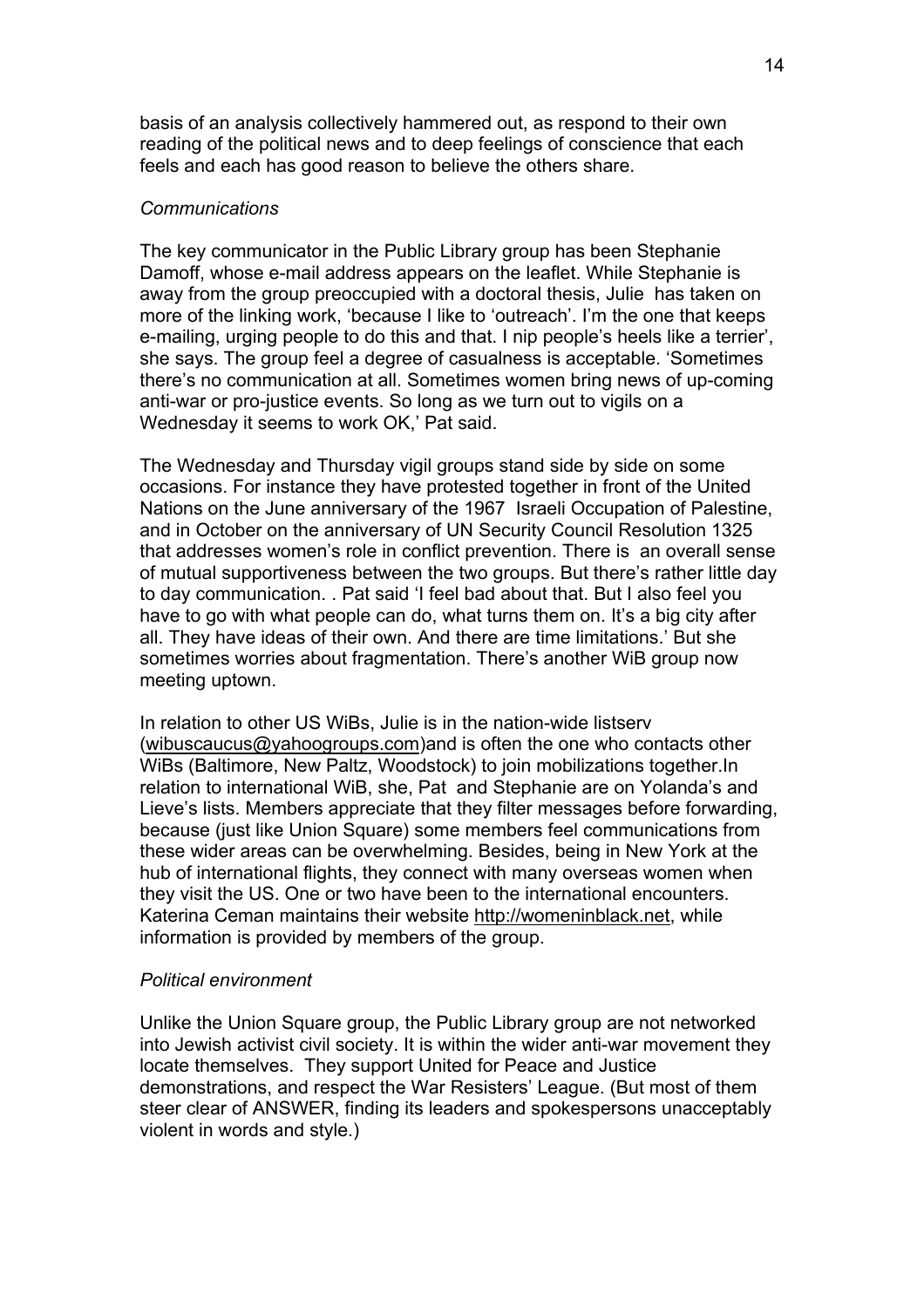In relation to women's activism, they're aware of WILPF and respect its work, 'but they have no street presence here'. It felt good to take the banner and link up with other WiBs in Washington DC for the January 18, 2003, demonstration called by United for Peace and Justice. They joined the worldwide women's mobilization on November 1, 2003, called by the Mexican women's organization *Justicia para Nuestras Hijas*, to protest the failure to prosecute perpetrators of the rape and murder of Mexican women in Chihuahua and Ciudad Juarez.

Some outward connections are made through individual affiliations. For instance, Indira is a community worker and believes it's important for WiB to be concerned with US government policies and to connect to local issues. For instance they took up the very local issue of a group called 'Women in Mourning and Outrage' that formed for a while to protest the brutal police shooting of an African American man in New York. Indira also personifies a link to Balkan and East European organizations, e.g. through the Network of East/West Women. Julie is a Quaker and a member of Amnesty International.

#### *Thoughts about strategy*

So what is the strategy for getting an effect across the rather wide spectrum of issues the Public Library group addresses? It's creating awareness in people they encounter, one by one, on the street. And the people who see the vigil, in the rush hour on 42<sup>nd</sup> Street, are quite varied. There are a lot of tourists, a lot of office workers. And Pat finds it interesting that 'The hands that reach out for the flyers, the people whose eyes meet mine, are most often people of colour. Sometimes they say "thank you". They know the effects of war is going to fall on their children, who often enroll in the military to get an education.' Indira believes that through ordinary people you can make changes happen. You can change the way they vote. Some who see you may themselves be, or may become, policy makers.

For Julie, the best strategy is to offer an idea rather than to try and convince someone.

Code Pink push their leaflets on people. The Library group leafletter just holds the leaflet in her hand. If a person walking by wants it, they take it. I like that.Our vigils are "bearing witness" in the Quaker way.

For Pat De Angelis the main strategy of the Public Library vigil is 'planting seeds in people's minds'. This springs from her own experience – remembering the moments when her own mind was turned around: seeing people being arrested for antinuclear activity in 1955, being touched by Martin Luther King. She's alert to the potential for violence in herself. She feels, 'We have to start with individuals. Each of us lives in our own present, our own backyard. We have to work for peace and justice in our own lives, primarily.' Then we have to model that it is possible to stand up – for something and against something. 'Yes, we're for peace. But no war - not in my name.' They do consider information work through use of the media to be important, attempting to use National Public Radio and 'Democracy Now', and are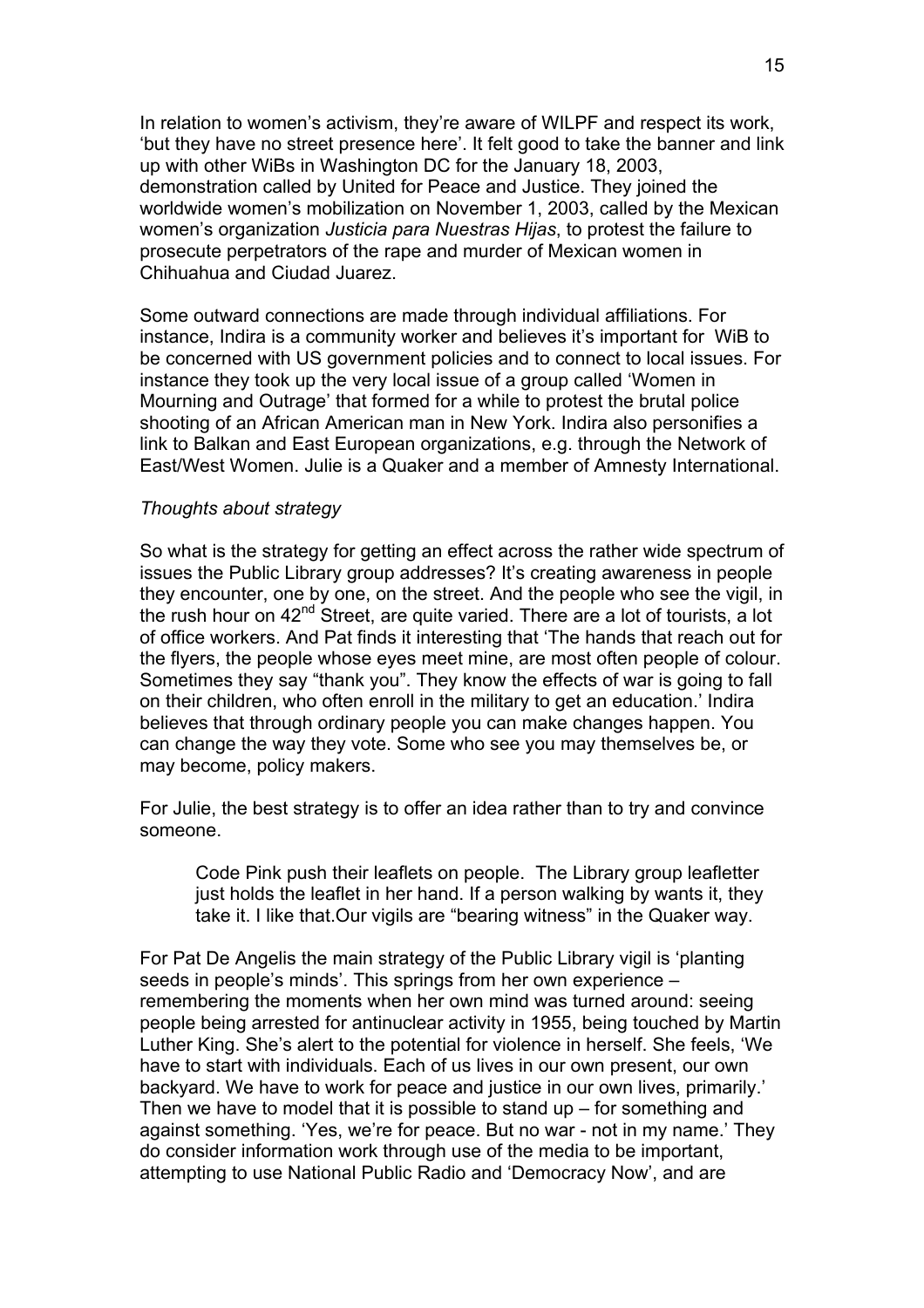frustrated by the difficulty of obtaining air time. If they lobby politicians however it is an individual rather than a group effort. 'WiB can't be everything. What we do in the vigil, that's a common, simple message to the world.'

# **THINGS THIS NEW YORK VISIT MADE ME THINK ABOUT**

It's becoming my habit to end these profiles with some reflection on the thoughts active in my head as I travel on. This is what I was thinking about as I flew down to Florida.

# *The big issue of silence*

I think I began by thinking, mistakenly, that the actual form of Women in Black vigils could not be a serious point of divergence between groups. But the experience of New York has led me to understand that the form of our public action, particularly silence (and stillness) is itself a strategic choice, and has many political implications. As we saw, the Public Library group make a very clear statement about this: silence speaks, they say. Accompanied by a bare minimum of visual words, it expresses a simple message powerfully.

Julie, formerly a dancer, now an actor, knows from experience that silence can move and touch people.

Also, the silence means, we are not here to argue or debate. This is how we feel. This is our witness. This is like a beginning of healing. This is non-violent action. This is mediation. Listen to us (if you want to). Any passer-by who wants to vent, argue or intellectualize is quietly pointed in the leafletter's direction. If the person is that angry, they don't even want a leaflet, or throw it away. I think your analysis is a trap. I read the newspapers and webnews sites every day. I have my opinion of the truth. And I'm expressing it once a week. I intend to give inspiration, courage, thought to a passer-by.

But the Union Square group feel differently about silence. Sherry wrote

There is so much ignorance about Israel/Palestine that to be silent would be to have the meaning of our vigil supplied by the ignorance created by the media. Silence is complicity unless the void is filled by communication.

Union Square seems to manage to appeal to a bigger group, albeit within a particular political community, perhaps precisely by being as mobile and casual as they are. Maybe it's this interactiveness that enables it to embrace a mixed bunch of Jews and non-Jews, straight and gay, women and men, and, besides, to span some nuanced intra-group differences on particular issues in the Israeli/Palestinian conflict.

*What's the connection between action and analysis?*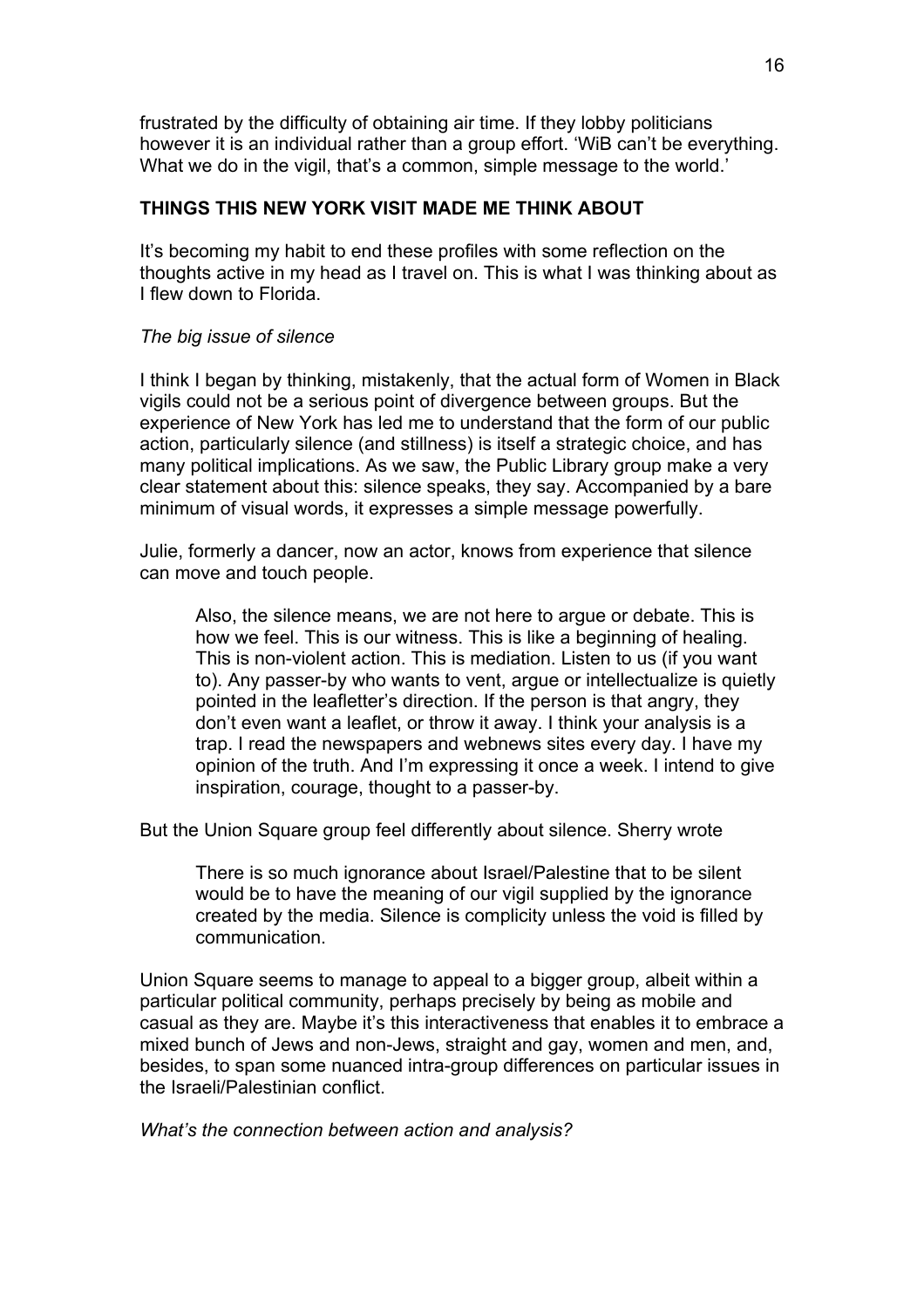I increasingly feel, as I meet different WiBs, a certain mystery surrounding the relationship between action and analysis. Talking to many women it seems that what motivates a vigil, what casts women out onto the street week after week, is a shocking bolt of emotion – hurt for those being maimed and bereaved, rage at what governments do in our name. In both these vigils some women told me 'it's what I *feel*', 'we don't *do* analysis'.

So I was beginning to feel that a consciously articulated and agreed analysis doesn't seem to be a necessary condition of coming together to organize vigils. For that, the personal pain is sufficient. Yet Lila remarked 'Yes, some "bolt of emotion" must be experienced to get someone into the street. But I would argue that that emotion is aroused by your perception or analysis of information'.

She also pointed out that there is a profound consensus among them on one simple matter: 'the Israeli government is morally wrong in its occupation and behavioiur in relation to the Palestinians'. And, Sherry adds, 'I do think that we lose a lot by not discussing the issues, but it also protects us from schisms and allows us to form a unity based on the elements upon which we agree. It allows us to be more inclusive.'

Besides, talking individually to women I found that, although in neither WiB do they sit down as a group to hammer out an understanding and a point of view on changing events, there's a kind of invisible analytic process. Everyone in fact reads the papers and watches the TV news with a high degree of attentiveness, and some read more widely on the underlying issues of militarism and neo-imperialism.Shared interpretations of the shifting news define the borders of an agenda. The practice of writing flyers and discussing changes of content with each other is itself a kind of analysis.

### *The slippery area between 'women' and 'gender'*

In both these groups, but more in the Public Library group, there's an emphasis on 'women's experience' – in terms of what women suffer in war, the pleasure of working with other women, and the particular qualities women can observably contribute, through a distinctive discourse and process, to the anti-war movement.

But there is simultaneously a gender analysis, expressed clearly by Indira in the Public Library group, and Naomi in the Union Square group, that clearly contradicts the essentialist notions sometimes invoked by the term 'women'. I asked Indira, do you feel more comfortable with the term 'violence against women', or 'gender-based violence'? She answered 'The latter, because that's what it is in theory, if we're analysing it as social constructionists. At bottom, it's not male or female. It's an issue of power, and power is more often associated with masculinity than femininity. But,' she added, '*violence against women does reflect a certain reality*.'

I would add that invoking women's experience is not to invoke women's 'nature', and it is often precisely what enables us to reach women on the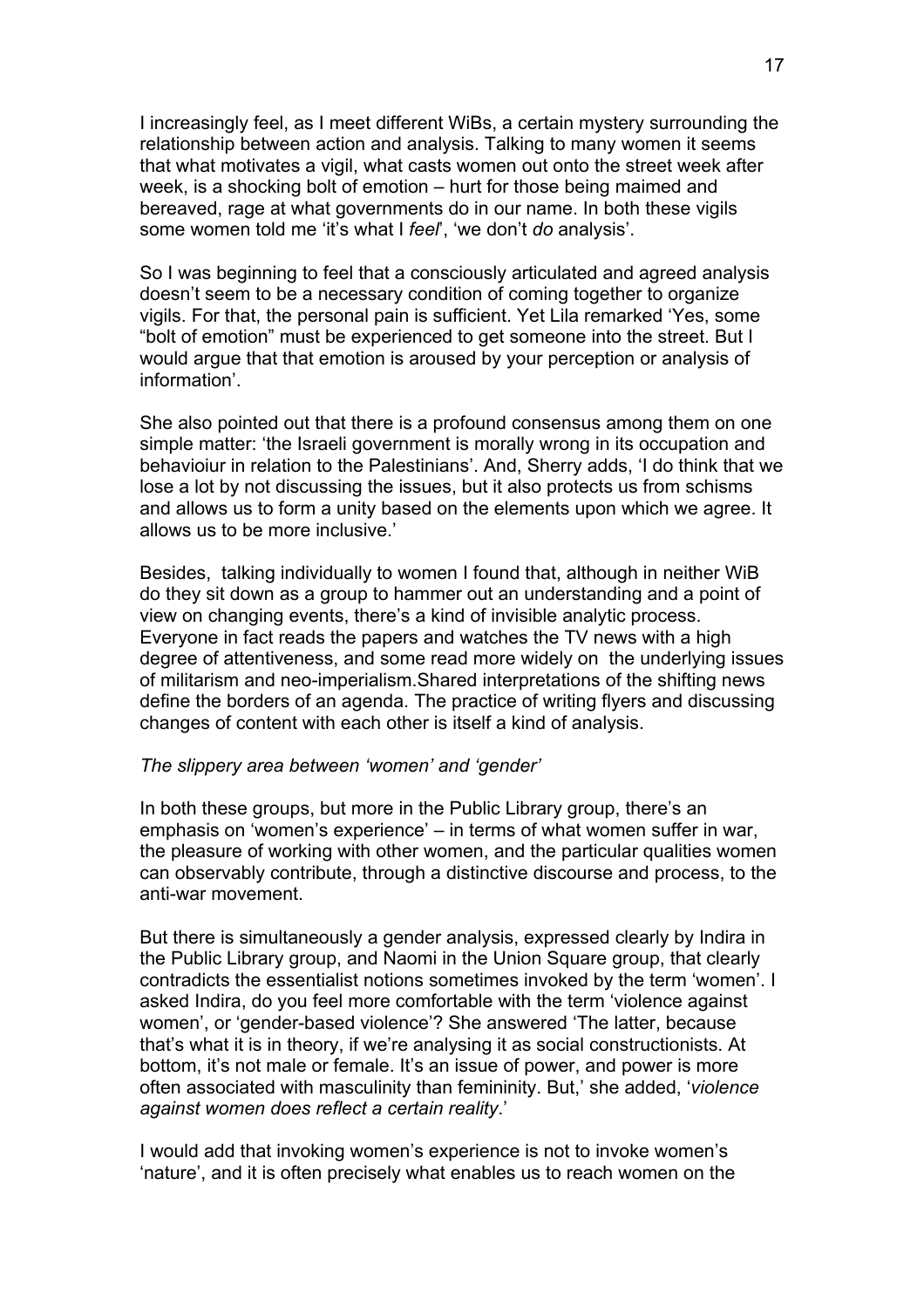street. It's holding on to that reality (gender-specific experience) that enables the Public Library group (likewise our group in London) to articulate a womanspecific message concerning violence against women in war, without feeling they are at all at risk of doing 'motherhood' or other unproductive kinds of 'womanist' politics.

Naomi takes a less compromising position on this and is critical of groups that fall into the 'all-women-are-peaceful thing'. Like Indira, of the Public Library group, she much prefers the term gender-based violence. The feminism she feels comfortable with 'has a more multifaceted analysis, about multiple axes of repression and how they interact.' She's seen this divergence in the women's movement since way back in the eighties, in the peace camps at nuclear bases, and in the universities, where it's expressed as a split between feminist theory and queer theory, women's studies and gender studies.

Naomi brings together a strong gender analysis with an anti-militarist analysis. She observes that organizing around a problem defined as 'war' leaves groups open (unfortunately) to a masculine politics – even to militarist expressions of masculinity. By contrast, once you adopt an anti-militarist perspective (opening up to recognizing the links between militarism, nationalism and male dominance) a gender critique is logically inevitable.

Interestingly, this analysis shapes (and flows from) choices concerning action. Whereas for the Public Library group the question of whether one is gay or straight is immaterial, it leads Naomi (and the Union Square group) to a political imperative of gender/queer politics and alliances with men. 'I feel the most sophisticated gender commentaries on militarism aren't coming from WiB – they're more kind of hybrid, feminist-and-queer… Through the connection with JATO, the Thursday vigil has indirect ties to a queer sensibility that the Wednesday vigil doesn't. It's because of these organizational alliances, and also because we allow men, and because we're not silent. It opens doors.'

#### *Like light on water*

Several women I spoke to in the New York groups said to me 'I wish you could have spoken with so-and-so'. I *am* very aware that each additional interview I might have made with other members of these two WiBs would have subtly shifted my perspective on them.

Also, the passage of time brings changes. Often things happen in a group, or are done in a certain way, because a particular person is active at a given moment. Women enter into activity and withdraw for a while, then come back again. For instance, Stephanie Damoff, whose communication skills have been so important to the Public Library group, is away writing her thesis just now. Julie and others have stepped in to substitute, putting their own particular mark on the process.

As Pat says, 'Women in Black is a bit like light on water, hard to grasp and hold onto. It's a growing organism that's hard to define. If you were to return to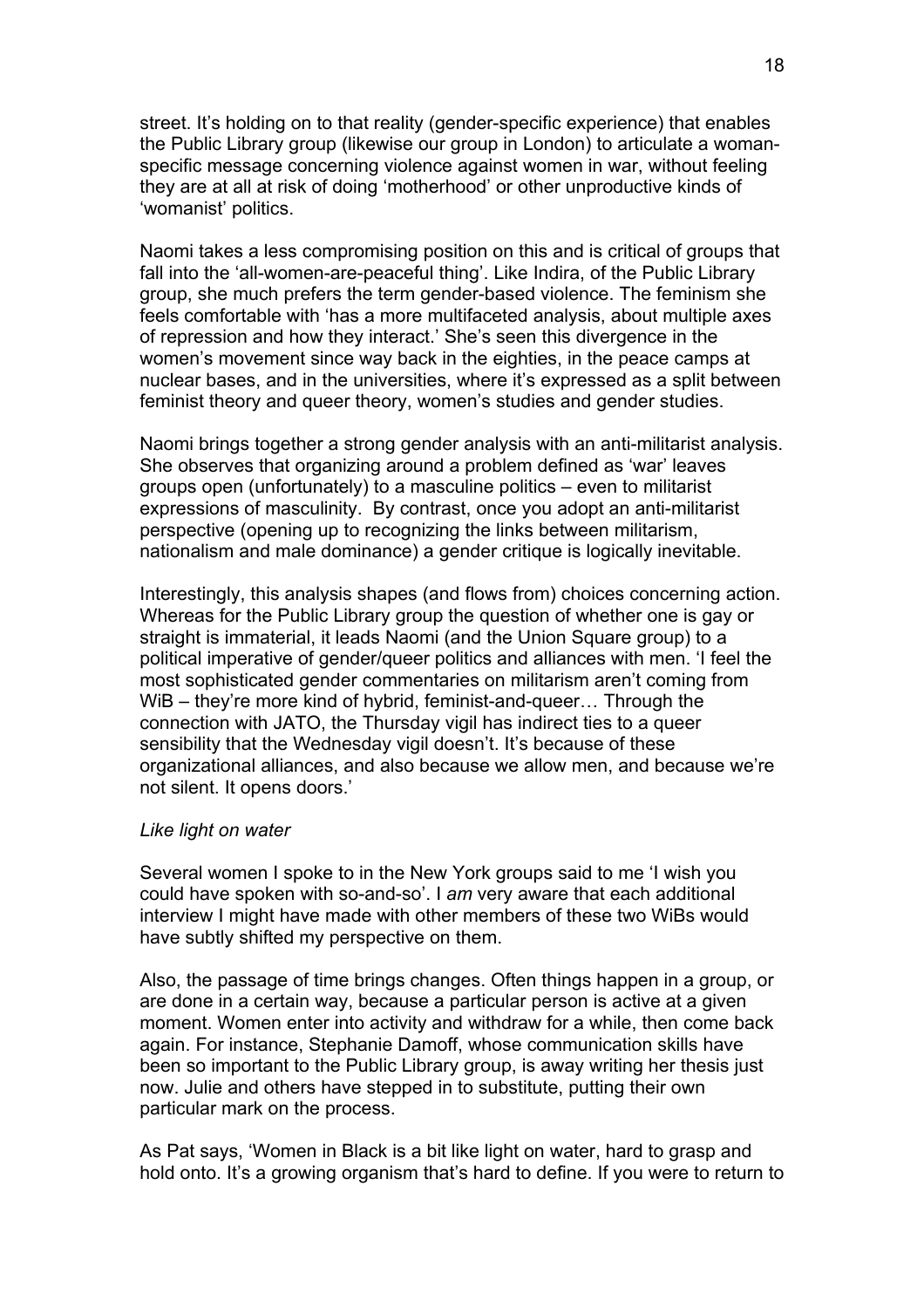visit us again in a year, I wonder….' So my warning to the reader of this Profile is: don't allow me to mislead you into seeing any of this as fixed or definitive!

# **CONTACTS**

I was three nights in New York, enjoying very much staying with Indira Kajosevic, talking morning and night while she fed her baby son Tin Aragorn. In her Upper Manhattan apartment I felt I was in the New York I'd always imagined, faces of every colour on the busy pavements, subway trains thundering by underfoot. Thanks Indira!

I had individual or group interviews with Anne Wangh, Judy Solomon, Lila Braine, Melissa Jameson, Naomi Braine and Sherry Gorelick, of the Union Square group; Julie Finch, Indira Kajosevic and Pat De Angelis of the Public Library group. Thank you all very much for generously giving me your time and putting your minds to my questions.

This profile was has been carefully read by all the above, and I have tried faithfully to implement all the suggestions they made for improving it.It remains my own perception, of course. But the women involved confirm they feel comfortable with my rendering of their realities, and that this profile may appear on the Website.

Should you wish to get in touch with the two groups described here, please contact them as follows:

#### **New York Union Square Women in Black**

E-mail address: WIB\_thurs.yahoo.com website: [www.womeninblackunionsq.org](http://www.womeninblackunionsq.org/)

#### **New York Public Library Women in Black**

Contact Stephanie Damoff: e-mail address: [074182@newschool.edu](mailto:074182@newschool.edu) Web mistress Katarina Ceman: [kceman@lhric.org](mailto:kceman@lhric.org) website: [http://womeninblack.net](http://womeninblack.net/)

### **Women in Black Archive**

At the New York Public Library Archivist: Melanie Yolles E-mail: myolles@nypl.org

This document is one of a series of local and regional profiles that will appear on this website in coming months. They are interim products a two-year research project *Women Opposing War: Organization and Strategy in the International Movement of Women against Violence and Militarism*, being carried out by the author from her base in the Department of Sociology, City University, London, during 2004/5, with the support of several charitable trusts. The profile is not intended for publication in its present form. I would be

 $\mathcal{L}_\text{max}$  , and the contract of the contract of the contract of the contract of the contract of the contract of the contract of the contract of the contract of the contract of the contract of the contract of the contr